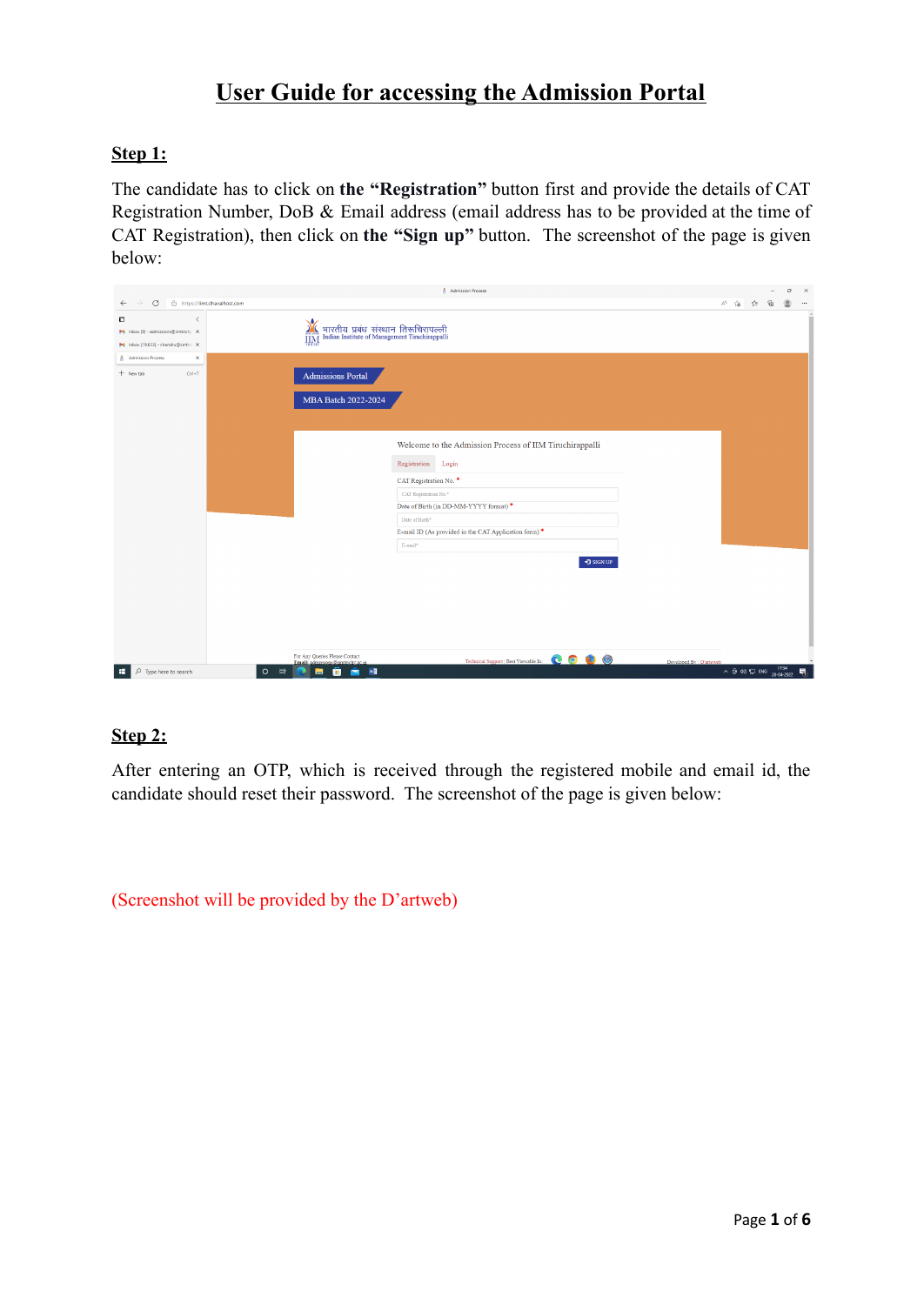# **Step 3:**

After resetting the password, the candidate has to click on **the "Login"** button, provide the CAT ID and the new password set by you, and click on the **"Sign In"** button. If the candidate has forgotten the password, they can again create a new password by clicking on **the "Forgot Password"** button. The screenshot of the page is given below:

|                                                                                                 | Admission Process                                                                                                                             |  |                                                                                                                                 | O | $\times$ |
|-------------------------------------------------------------------------------------------------|-----------------------------------------------------------------------------------------------------------------------------------------------|--|---------------------------------------------------------------------------------------------------------------------------------|---|----------|
| C<br>$\leftarrow$                                                                               | https://iimt.dhavalhost.com                                                                                                                   |  | $A^{\eta} \quad \, \uparrow \negthinspace \widehat{\otimes} \qquad \, \uparrow \negthinspace \widehat{\equiv} \qquad \bigoplus$ | G | $\cdots$ |
| O<br>$\langle$<br>M Inbox (9) - admissions@iimtrichy. X<br>M Inbox (19,623) - chandru@iimtric X | भारतीय प्रबंध संस्थान तिरूचिरापल्ली<br>Indian Institute of Management Tiruchirappalli<br>$\frac{2}{\text{Im}\Omega}$                          |  |                                                                                                                                 |   |          |
| Admission Process<br>$\times$                                                                   |                                                                                                                                               |  |                                                                                                                                 |   |          |
| + New tab<br>$Ctrl+T$                                                                           | <b>Admissions Portal</b>                                                                                                                      |  |                                                                                                                                 |   |          |
|                                                                                                 | MBA Batch 2022-2024                                                                                                                           |  |                                                                                                                                 |   |          |
|                                                                                                 |                                                                                                                                               |  |                                                                                                                                 |   |          |
|                                                                                                 | Welcome to the Admission Process of IIM Tiruchirappalli                                                                                       |  |                                                                                                                                 |   |          |
|                                                                                                 | Login<br>Registration                                                                                                                         |  |                                                                                                                                 |   |          |
|                                                                                                 | CAT Registration No.                                                                                                                          |  |                                                                                                                                 |   |          |
|                                                                                                 | 9049910                                                                                                                                       |  |                                                                                                                                 |   |          |
|                                                                                                 | Password <sup>*</sup><br>$\cdots$                                                                                                             |  |                                                                                                                                 |   |          |
|                                                                                                 |                                                                                                                                               |  |                                                                                                                                 |   |          |
|                                                                                                 | $\bullet$ 3 SIGN IN                                                                                                                           |  |                                                                                                                                 |   |          |
|                                                                                                 | Forgot Password                                                                                                                               |  |                                                                                                                                 |   |          |
|                                                                                                 |                                                                                                                                               |  |                                                                                                                                 |   |          |
|                                                                                                 |                                                                                                                                               |  |                                                                                                                                 |   |          |
|                                                                                                 |                                                                                                                                               |  |                                                                                                                                 |   |          |
|                                                                                                 |                                                                                                                                               |  |                                                                                                                                 |   |          |
|                                                                                                 |                                                                                                                                               |  |                                                                                                                                 |   |          |
|                                                                                                 |                                                                                                                                               |  |                                                                                                                                 |   |          |
|                                                                                                 | For Any Queries Please Contact<br>Technical Support   Best Viewable In: 0 0 0 0<br>Developed By : D'arteweb<br>Email: admissions@iimtrichy.ac |  |                                                                                                                                 |   |          |
| F   O Type here to search                                                                       | $\Xi$<br>$\circ$<br><b>P</b><br>$\mathbf{w}$<br>в<br>в<br>◚                                                                                   |  | $\sim$ $\frac{6}{9}$ di $\frac{17}{2}$ ENG $\frac{1749}{28 \cdot 04 \cdot 2022}$                                                | 晶 |          |

### **Step 4:**

After logging in, the candidate will find the Dashboard page. If a Candidate has opted for both the Programme (PGPM & PGPM-HR), she/he has to choose their preference of Course-1 (either PGPM or PGPM-HR) in the dashboard, and then only the payment option will be enabled to the students for making the payment. The screenshot of the page is given below:

# (Screenshot will be provided by the Vendor)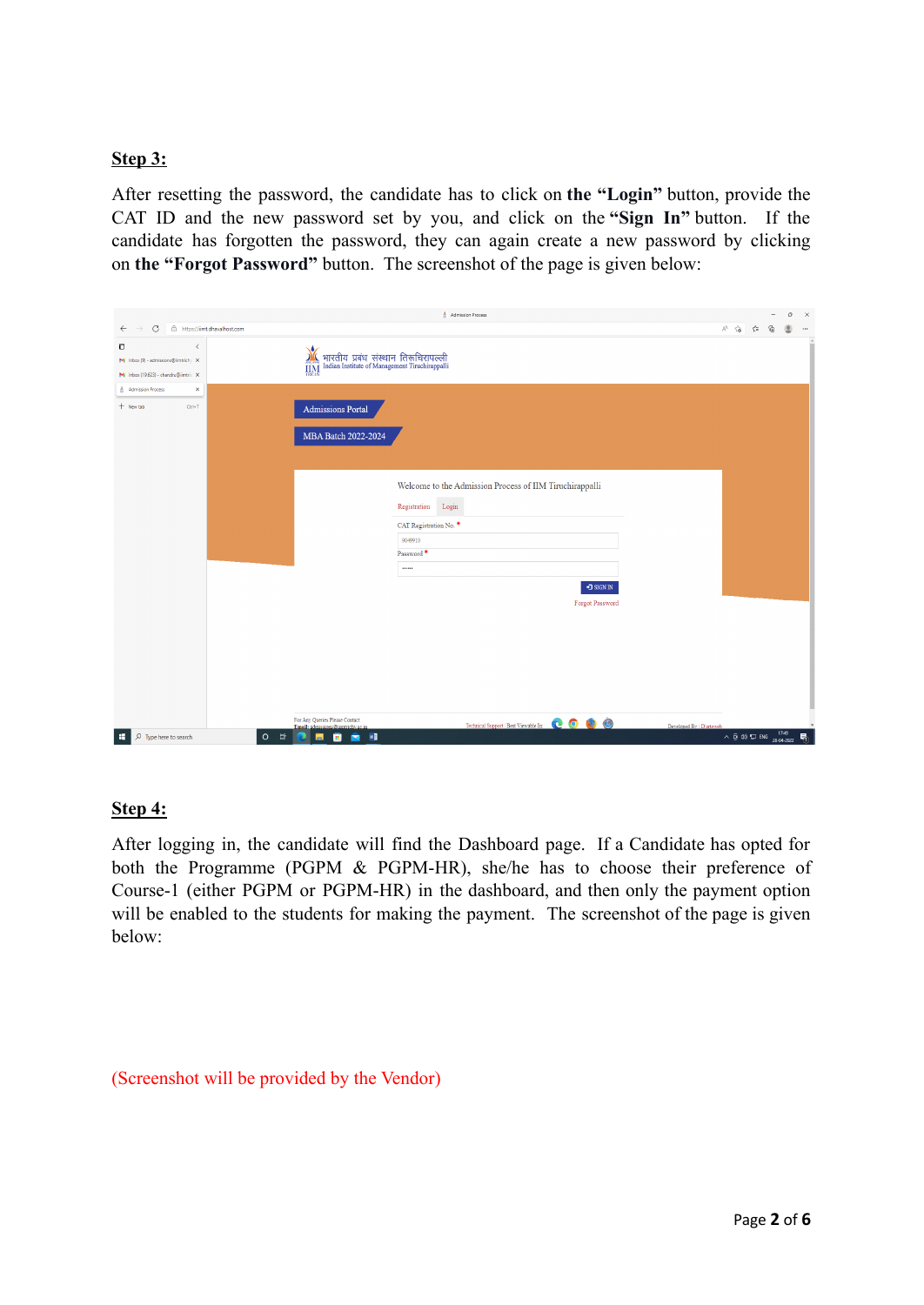# **Step 5:**

On the dashboard page, the candidate can see the following features on the left side:



| 1 Dashboard | By clicking this menu, the candidate can go back to the<br>main dashboard from any other page. Candidates can<br>also download the Payment Receipt, Offer Letter and<br>Acceptance from the dashboard menu. |
|-------------|-------------------------------------------------------------------------------------------------------------------------------------------------------------------------------------------------------------|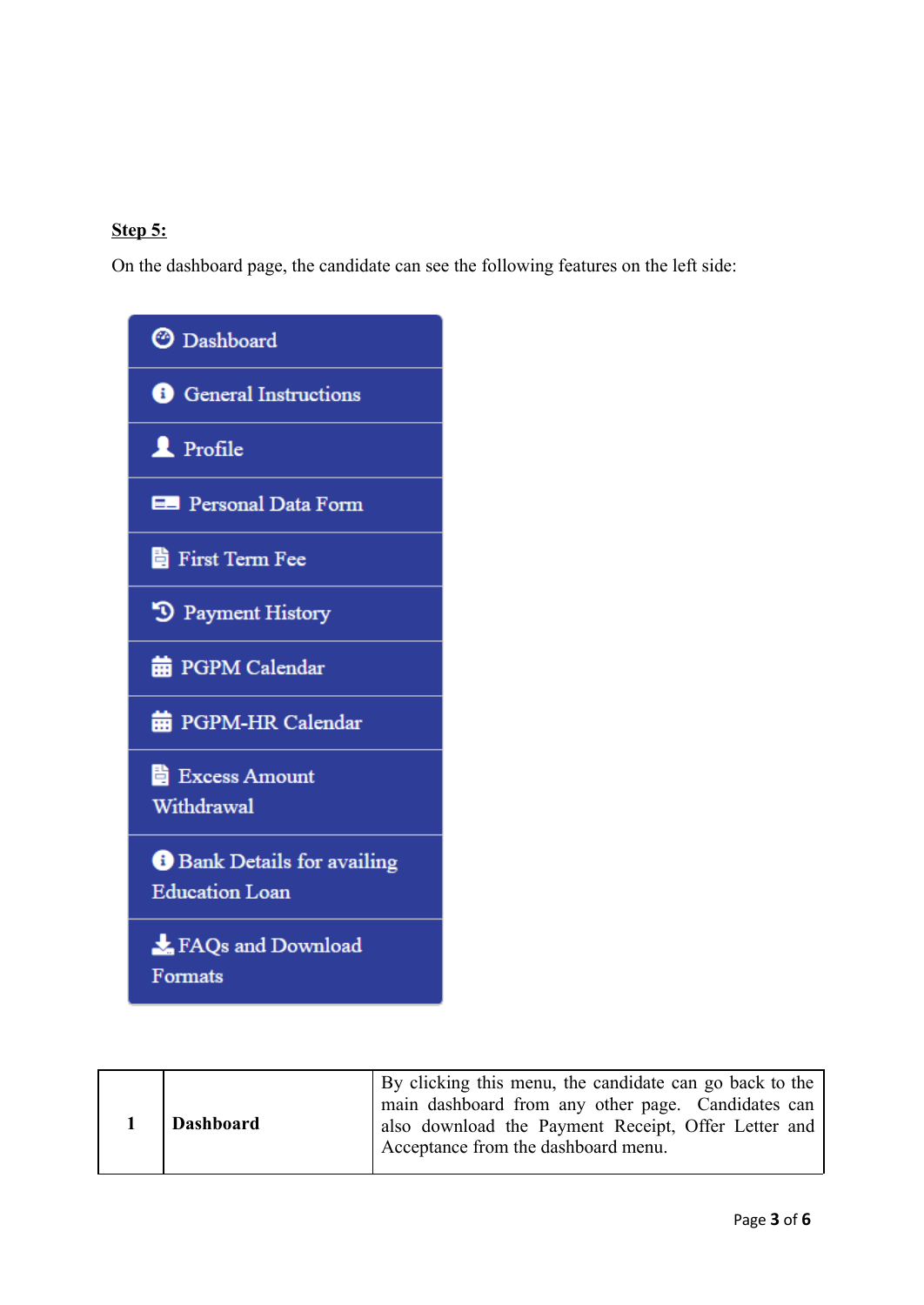|                         |                                                          | Withdrawal Option: This menu is for withdrawal of the<br>offer acceptance. During withdrawal, candidates have to<br>enter the required details for processing the refund. An<br>OTP will be generated and sent to the candidates for<br>reconfirmation before submission of the withdrawal form.                                                                                                        |  |  |  |
|-------------------------|----------------------------------------------------------|---------------------------------------------------------------------------------------------------------------------------------------------------------------------------------------------------------------------------------------------------------------------------------------------------------------------------------------------------------------------------------------------------------|--|--|--|
| $\overline{2}$          | <b>General Instructions</b>                              | Candidates can view all the instructions for filling the<br>Personal Data Form.                                                                                                                                                                                                                                                                                                                         |  |  |  |
| $\mathbf{3}$            | <b>Create New Password</b>                               | Candidates can create a new password by using this tab.                                                                                                                                                                                                                                                                                                                                                 |  |  |  |
|                         |                                                          | After making the payment of OAA, the offered<br>candidates can fill up the form and save it., The<br>candidates can only submit their Personal Data form after<br>making payment of the balance Term I Fee of Rs.<br>$2,25,000/-$                                                                                                                                                                       |  |  |  |
| $\overline{\mathbf{4}}$ | <b>Personal Data Form</b>                                | Before the final submission, there will be a preview page.<br>Candidates have to review all the filled information<br>before the final submission of the form. After clicking<br>the final submission button, the candidates will not be<br>allowed to edit any information. The candidate can refer<br>to section (2) of this document for the details regarding<br>filling up the Personal Data Form. |  |  |  |
| 5                       | <b>First Term Fee</b>                                    | The candidate can use this tab to pay the balance Term I<br>fee.                                                                                                                                                                                                                                                                                                                                        |  |  |  |
| 6                       | <b>Payment History</b>                                   | Candidates can view all the payments made in the<br>Payment History and take a print of the receipt from this<br>tab.                                                                                                                                                                                                                                                                                   |  |  |  |
| $\overline{7}$          | <b>PGPM Calendar</b>                                     | Candidates can view all the 'Offered Lists' that have been<br>generated as on date along with necessary deadlines.                                                                                                                                                                                                                                                                                      |  |  |  |
| 8                       | <b>PGPM-HR Calendar</b>                                  | Candidates can view all the 'Offered Lists' that have been<br>generated as on date along with necessary deadlines.                                                                                                                                                                                                                                                                                      |  |  |  |
| 9                       | <b>Bank details for</b><br>availing of Education<br>Loan | Candidates can view the following Bank facilities and the<br>contact person details for availing Education Loan:<br>SBI, Canara Bank, Union Bank of India, PNB - To be<br>updated.                                                                                                                                                                                                                      |  |  |  |
| 10                      | <b>FAQs and Download</b><br><b>Formats</b>               | Candidates can view the Frequently Asked Questions<br>(FAQs) and the reply provided for the clarification.                                                                                                                                                                                                                                                                                              |  |  |  |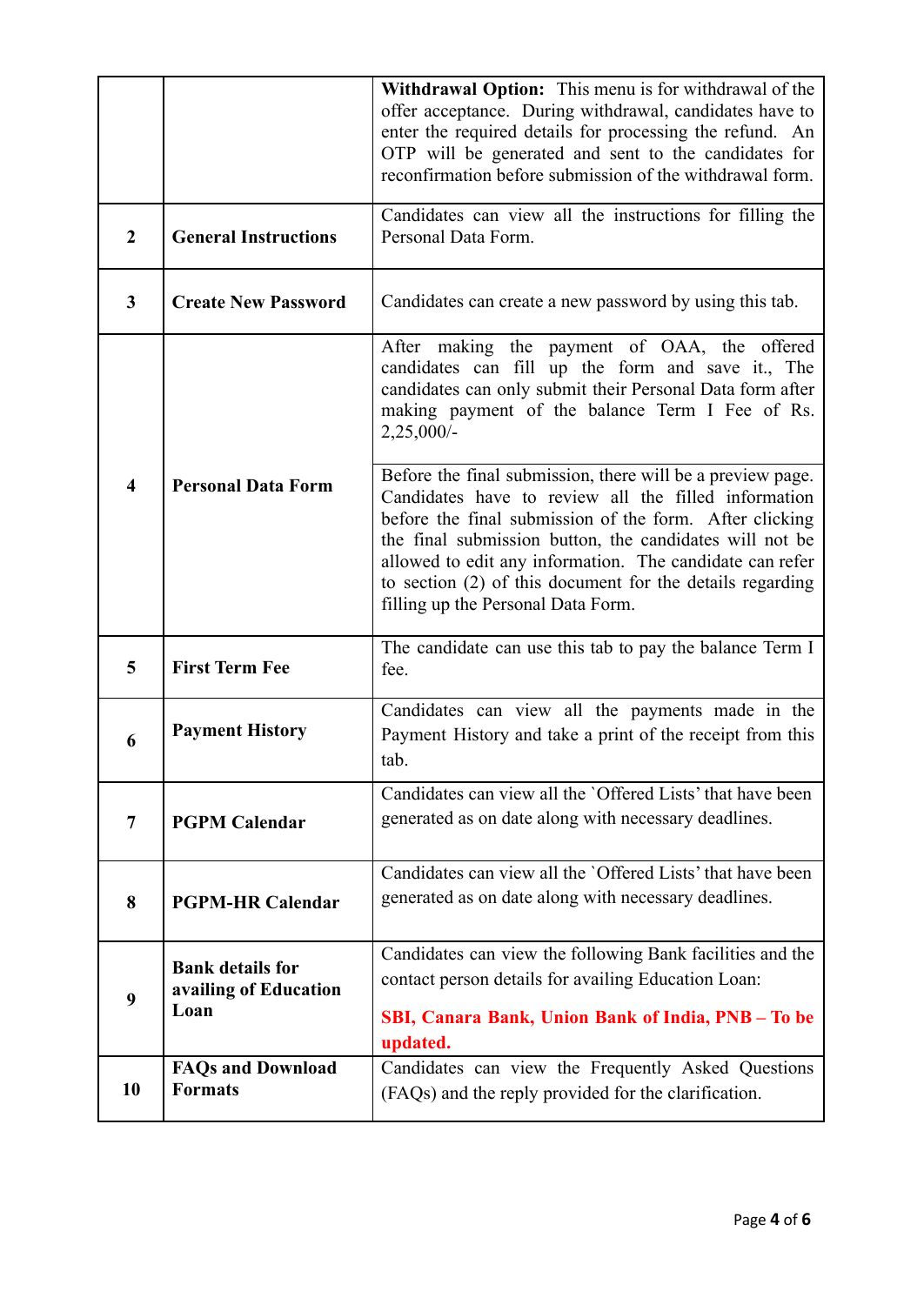|                                    | In addition, the formats for the Undertaking, Medical   |
|------------------------------------|---------------------------------------------------------|
|                                    | Certificate, and Affidavit are also available in the    |
|                                    | download formats.                                       |
| <b>Excess Amount</b><br>Withdrawal | This tab will appear for those candidates who have paid |
|                                    | the excess amount. The candidates can process a refund  |
|                                    | through this tab to get the extra amount paid to IIM    |
|                                    | Trichy.                                                 |

### **Step 6:**

Under each programme (PGPM/PGPM-HR) for the offered /waitlist; the status and category will be shown, and there will be two buttons for the following:

> Button for making payment. Button for downloading the Offer / Waitlist Letter.

After making the payment, the candidate can download the receipt. The candidate can download their Offer Letter / Waitlist Letter from the same window.

Waitlist Candidates can refer to last year's waitlist movement of the Institute from the same dashboard.

The screenshot of the page is given below:

# **(Screenshot will be provided by the Vendor)**

### **Step 7:**

- The **"Payment History"** button provided on the dashboard provides information about all the payments made by the candidates in the Admissions portal. Candidate can also download their payment receipts for each transaction from this page.
- Offered candidates have to pay an amount of Rs.1,00,000/- (rupees one lakh only) as Offer Acceptance Amount within four days and
- Waitlist candidates have to pay an amount of Rs. 20,000/- as Waitlist Commitment Fee within four days to remain on the Active Waitlist.

### **(Screenshot will be provided by the Vendor)**

### **Additional Information:**